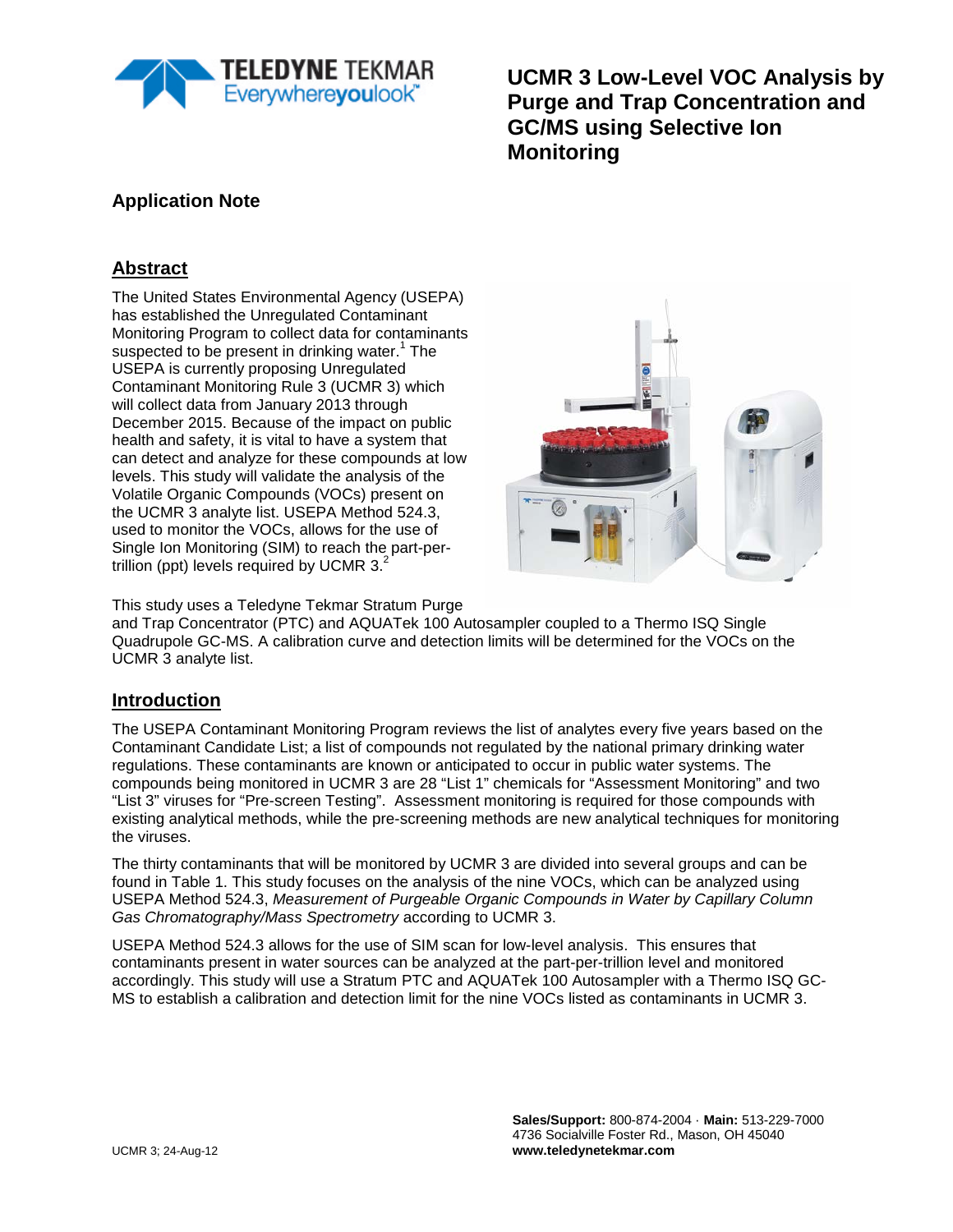

| <b>Unregulated Contaminant Monitoring Rule 3 Analyte List</b> |                           |                |                                  |  |  |  |  |
|---------------------------------------------------------------|---------------------------|----------------|----------------------------------|--|--|--|--|
|                                                               | 1,2,3-Trichloropropane    |                | $17 - \beta$ -estradiol          |  |  |  |  |
|                                                               | 1,3-Butadiene             |                | $17$ - $\alpha$ -ethynylestadiol |  |  |  |  |
|                                                               | Chloromethane             |                | 16-α-hydroxyestradiol            |  |  |  |  |
|                                                               | 1,1-Dichloroethane        | Hormones       | Equilin                          |  |  |  |  |
| <b>Volatile Organic Compounds</b>                             | n-Propylbenzene           |                | Estrone                          |  |  |  |  |
|                                                               | <b>Bromomethane</b>       |                | Testosterone                     |  |  |  |  |
|                                                               | sec-Butylbenzene          |                | 4-androstene-3,17-dione          |  |  |  |  |
|                                                               | Chlorodifluoromethane     |                | Perfluorooctane sulfonate        |  |  |  |  |
|                                                               | <b>Bromochloromethane</b> |                | Perfluorooctanoic acid           |  |  |  |  |
|                                                               | Vanadium                  | Perfluorinated | Perfluorononanoic acid           |  |  |  |  |
|                                                               | Molybdenum                | Compounds      | Perfluorohaxane sulfonic acid    |  |  |  |  |
| Metals                                                        | Cobalt                    |                | Perfluoroheptanoic acid          |  |  |  |  |
|                                                               | Strontium                 |                | Perfluorobutane sulfonic acid    |  |  |  |  |
| <b>Synthetic Organic Compounds</b>                            | 1,4-Dioxane               | <b>Viruses</b> | Enteroviruses                    |  |  |  |  |
| Chlorate<br>Oxyhalide Anion                                   |                           |                | Noroviruses                      |  |  |  |  |

*Table 1: UCMR 3 Proposed Contaminants List (VOC Compounds in Yellow)*

# **Experimental-Instrument Conditions**

The Stratum PTC and AQUATek 100 autosampler were coupled to the Thermo ISQ GC/MS system for analysis. The Thermo ISQ was configured with a Restek Rtx-624 20m x 0.18mm x 1.0µm column. The GC-MS parameters are outlined in Tables 2 and 3. The SIM ions used for quantification and conformation for the analytes in this study can be found in Table 4**.** 

A Tekmar proprietary #9 trap was the analytical trap of choice. Table 5 outlines the PTC and autosampler conditions.

|                  | <b>GC Parameters</b>                                                                                           |  | <b>MS Parameters</b>    |                 |  |
|------------------|----------------------------------------------------------------------------------------------------------------|--|-------------------------|-----------------|--|
| GC:              | Thermo Trace GC Ultra                                                                                          |  | MSD:                    | Thermo ISQ      |  |
| Column:          | Restek Rtx <sup>®</sup> -624 20m x 0.18mm x 1.0µm                                                              |  | Source:                 | $275^\circ$ C   |  |
| Oven<br>Program: | 45° C for 4.5 min, to 100° C at 15° C/min, for 0<br>min, to 240 $\degree$ C at 25 $\degree$ C/min for 0.33 min |  | Transfer Line Temp:     | $230^{\circ}$ C |  |
| Inlet:           | $200^\circ$ C                                                                                                  |  | Solvent Delay:          | $0.5$ min       |  |
| Column Flow:     | $1.0$ mL/min                                                                                                   |  | SIM ions:               | See Table 4     |  |
| Gas:             | <b>Helium</b>                                                                                                  |  | <b>Ionization Mode:</b> | $E1+$           |  |
| Pressure:        | 21.76 psi                                                                                                      |  | <b>Emission Current</b> | 25 uA           |  |
| Split Ratio:     | 25:1                                                                                                           |  |                         |                 |  |

| <b>MS Parameters</b>    |                 |  |  |  |  |  |
|-------------------------|-----------------|--|--|--|--|--|
| MSD:                    | Thermo ISQ      |  |  |  |  |  |
| Source:                 | $275^\circ$ C   |  |  |  |  |  |
| Transfer Line Temp:     | $230^{\circ}$ C |  |  |  |  |  |
| Solvent Delay:          | $0.5$ min       |  |  |  |  |  |
| SIM ions:               | See Table 4     |  |  |  |  |  |
| <b>Ionization Mode:</b> | FI+             |  |  |  |  |  |
| <b>Emission Current</b> | 25 uA           |  |  |  |  |  |

*Tables 2 & 3: Thermo ISQ GC/MS Parameters*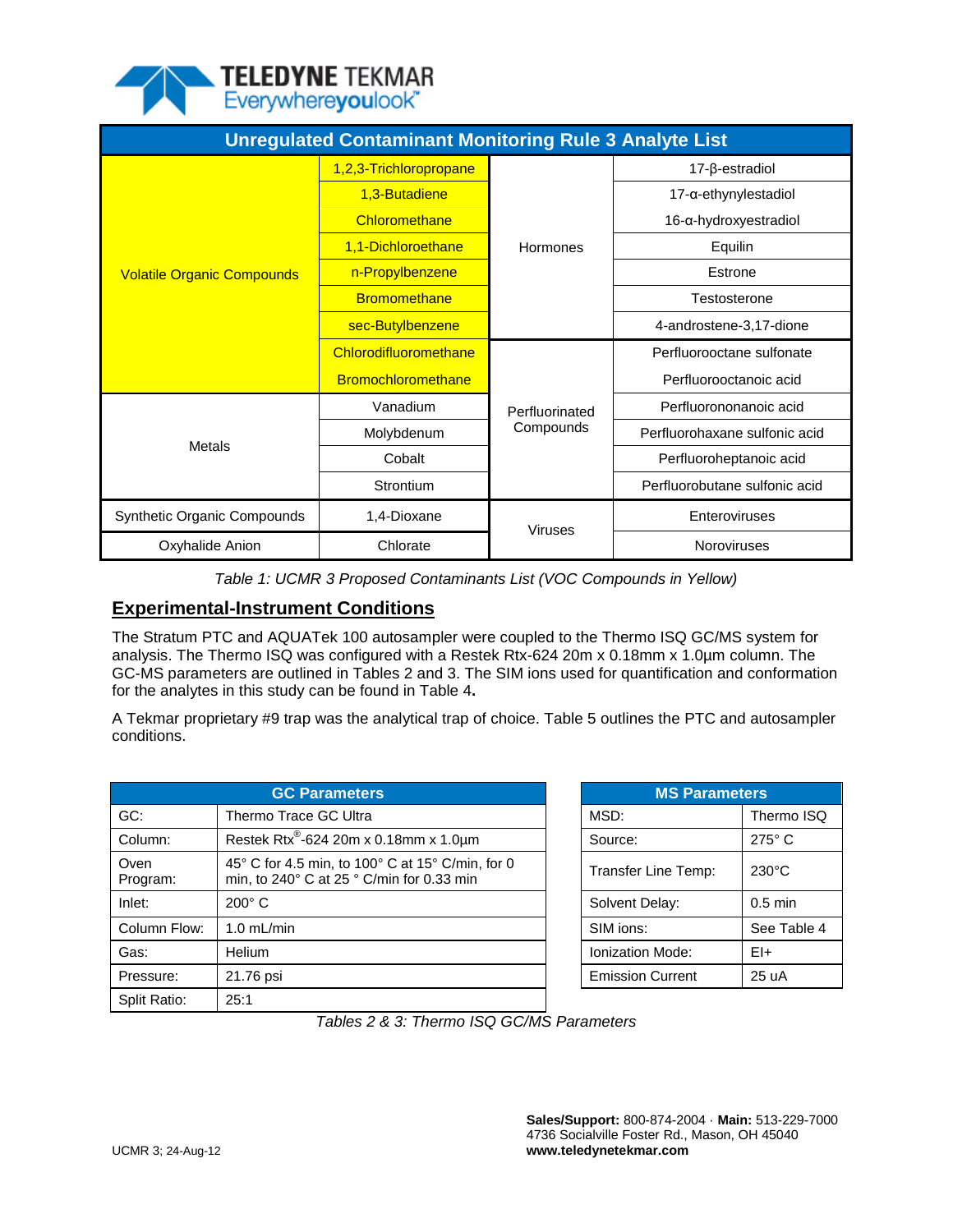

| <b>Compound</b>        | <b>Retention Time</b> | Q-lon | <b>Confirmation Ion</b> |
|------------------------|-----------------------|-------|-------------------------|
| Chlorodifluoromethane  | $1.14$ min            | 51    | 67                      |
| Chloromethane          | $1.26$ min            | 50    | 52                      |
| 1,3-Butadiene          | $1.33 \text{ min}$    | 54    | 53                      |
| <b>Bromomethane</b>    | $1.53 \text{ m}$ in   | 94    | 96                      |
| 1,1-Dichloroethane     | 3.48 min              | 63    | 65                      |
| Bromochloromethane     | 4.45 min              | 128   | 130                     |
| n-Propylbenzene        | 9.80 min              | 91    | 120                     |
| 1,2,3-Trichloropropane | 9.94 min              | 110   | 112,75                  |
| sec-Butylbenzene       | 10.30 min             | 105   | 134                     |

*Table 4: Retention Times, Quantification Ions, and Confirmation Ions for SIM scan*

| <b>Stratum PTC and AQUATek 100 Parameters</b> |              |                            |                        |  |  |  |  |
|-----------------------------------------------|--------------|----------------------------|------------------------|--|--|--|--|
| <b>Variable</b>                               | <b>Value</b> | <b>Variable</b>            | <b>Value</b>           |  |  |  |  |
| Pressurize Time                               | $0.25$ min   | Purge Time                 | 6.00                   |  |  |  |  |
| Sample Transfer Time                          | 0.50 min     | Purge Temp                 | 20 °C                  |  |  |  |  |
| Rinse Loop Time                               | $0.50$ min   | <b>Purge Flow</b>          | 60 mL/min              |  |  |  |  |
| Sweep Needle Time                             | $0.30$ min   | Dry Purge Time             | 2.00 min               |  |  |  |  |
| <b>Bake Rinse</b>                             | On           | Dry Purge Temp             | 30 °C                  |  |  |  |  |
| <b>Bake Rinse Cycles</b>                      | 1            | Dry Purge Flow             | 100 mL/min             |  |  |  |  |
| <b>Bake Rinse Drain Time</b>                  | $0.50$ min   | <b>GC Start</b>            | <b>Start of Desorb</b> |  |  |  |  |
| Presweep Time                                 | 0.35 min     | <b>Desorb Preheat Temp</b> | 245 °C                 |  |  |  |  |
| Water Temp                                    | 90 °C        | <b>Desorb Drain</b>        | <b>On</b>              |  |  |  |  |
| <b>Valve Oven Temp</b>                        | 150 °C       | Desorb Time                | 1.00 min               |  |  |  |  |
| <b>Transfer Line Temp</b>                     | 150 °C       | Desorb Temp                | 250 °C                 |  |  |  |  |
| Sample Mount Temp                             | 90 °C        | <b>Desorb Flow</b>         | 300 mL/min             |  |  |  |  |
| Purge ready Temp                              | 35 °C        | <b>Bake Time</b>           | 2.00 min               |  |  |  |  |
| <b>Condenser Ready Temp</b>                   | 40 °C        | <b>Bake Temp</b>           | 280 °C                 |  |  |  |  |
| <b>Condenser Purge Temp</b>                   | 20 °C        | <b>Bake Flow</b>           | 400 mL/min             |  |  |  |  |
| <b>Standby Flow</b>                           | 10 mL/min    | <b>Condenser Bake Temp</b> | 200 °C                 |  |  |  |  |
| Pre-Purge Time                                | $0.5$ min    |                            |                        |  |  |  |  |
| Pre-Purge Flow                                | 40.0 mL/min  |                            |                        |  |  |  |  |
| Sample Heater                                 | Off          |                            |                        |  |  |  |  |
| Sample Preheat Time                           | $1.00$ min   |                            |                        |  |  |  |  |
| Sample Temp                                   | 40 °C        |                            |                        |  |  |  |  |

*Table 5: Stratum PTC and AQUATek 100 Parameters (Stratum PTC Parameters are in Blue)*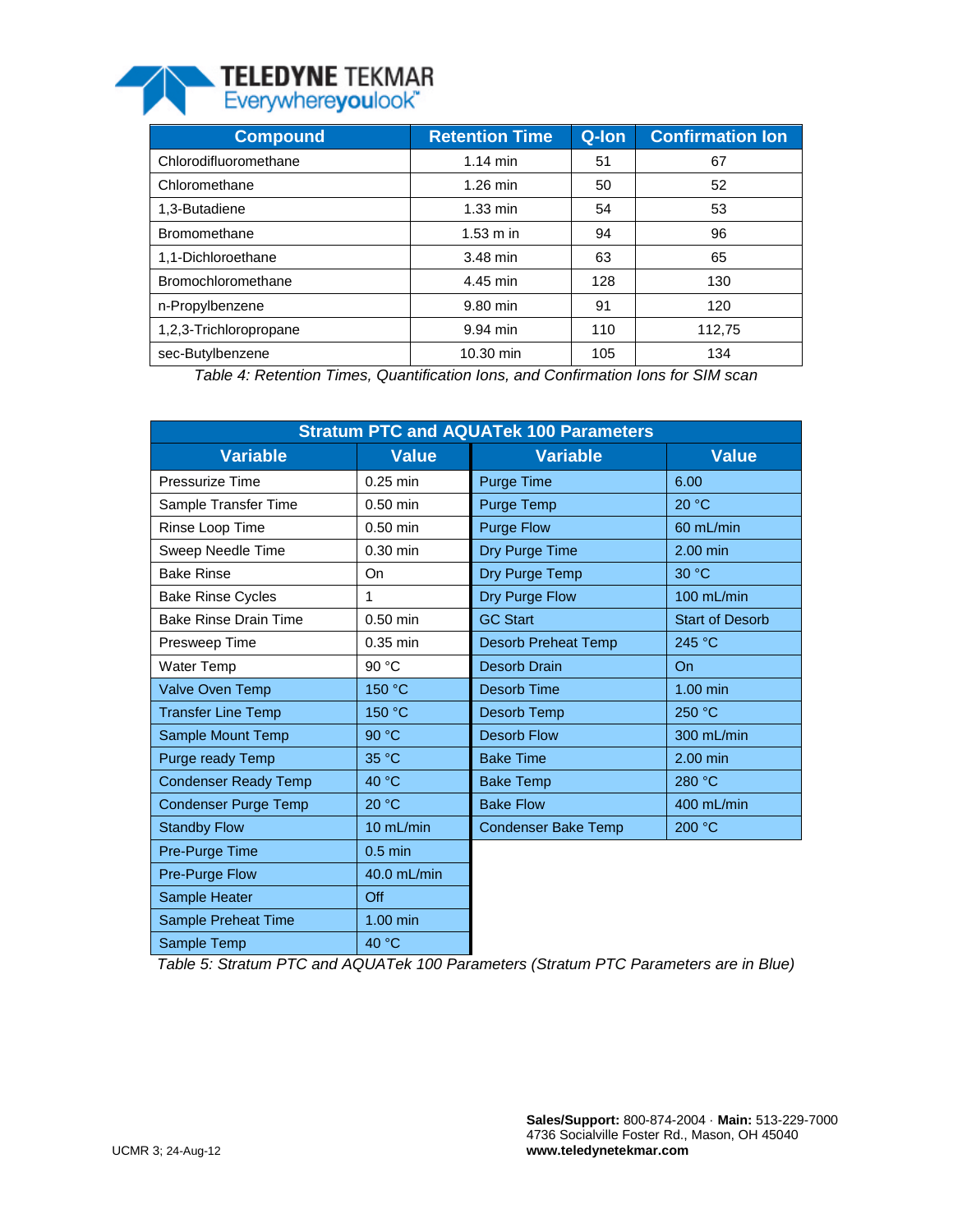

# **Calibration Data**

A 1ppm stock solution containing the analytes of interest was prepared in methanol. From this stock solution, an eight-point calibration curve from 2.5-1000ppt was prepared in de-ionized water. Thermo Scientific EnviroLab Forms software was used to process the calibration data.

Figure 1 illustrates calibration curve results for sec-butylbenzene, one of the contaminants to be monitored according to UCMR 3. Curve data was evaluated using quadratic regression, with equal weighting. The results of these calibrations can be found in Table 6.

Internal standards and surrogates were added to each sample in 10uL aliquots to the sample providing a constant 50ppt final concentration. The internal standards and surrogates were evaluated for reproducibility; the results can be found in Table 7.



*Figure 1: Calibration Curve for sec-butylbenzene.*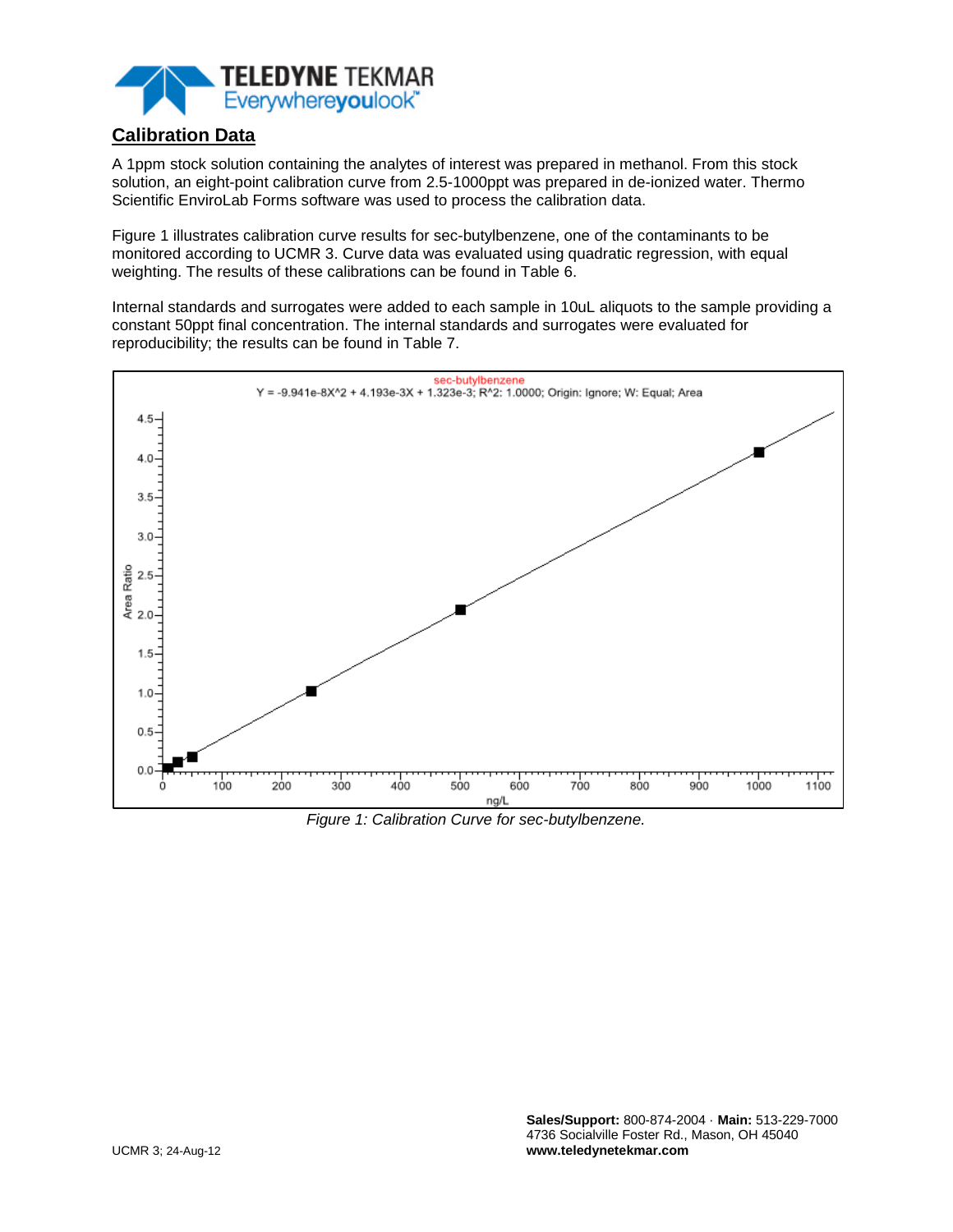

| <b>Contaminant</b>     | <b>Quadratic Regression Factor (r2)</b> |
|------------------------|-----------------------------------------|
| Chlorodifluoromethane  | 0.9998                                  |
| Chloromethane          | 0.9996                                  |
| 1,3-Butadiene          | 1.0000                                  |
| <b>Bromomethane</b>    | 0.9998                                  |
| 1,1-Dichloromethane    | 0.9998                                  |
| Bromochloromethane     | 0.9996                                  |
| n-Propylbenzene        | 0.9997                                  |
| 1,2,3-Trichloropropane | 0.9994                                  |
| sec-Butylbenzene       | 1.0000                                  |

*Table 6: Calibration Curve data for UCMR 3 VOC Contaminants*

| <b>Internal Standard/Surrogate</b>                 | %RSD |  |  |  |  |
|----------------------------------------------------|------|--|--|--|--|
| 1,4-Diflurorobenzene                               | 4.52 |  |  |  |  |
| Chlorobenzene-d5                                   | 4.27 |  |  |  |  |
| 4-Bromofluorobenzene                               | 3.02 |  |  |  |  |
| 1,2-Dichlorobenzene-d4                             | 2.77 |  |  |  |  |
| 1,4-Dichlorobenzene-d4                             | 5.57 |  |  |  |  |
| Table 7: Internal Standard/Surrogate Standard Data |      |  |  |  |  |

## **Method Detection Limits**

In order to complete this ppt analysis, SIM scanning was used. As recommended by the USEPA, the ions utilized for the analysis of each contaminant can be found in Table 3. Figures 2 and 3 are images from Thermo Scientific EnviroLab Forms software illustrating the quantification and confirming ions for 1,2,3 trichloropropane (TCP), individually and overlaid to show there are no interferences.



*Figure 2: Quantification Ion (110m/z) and Confirming Ions (112m/z and 75 m/z) for TCP*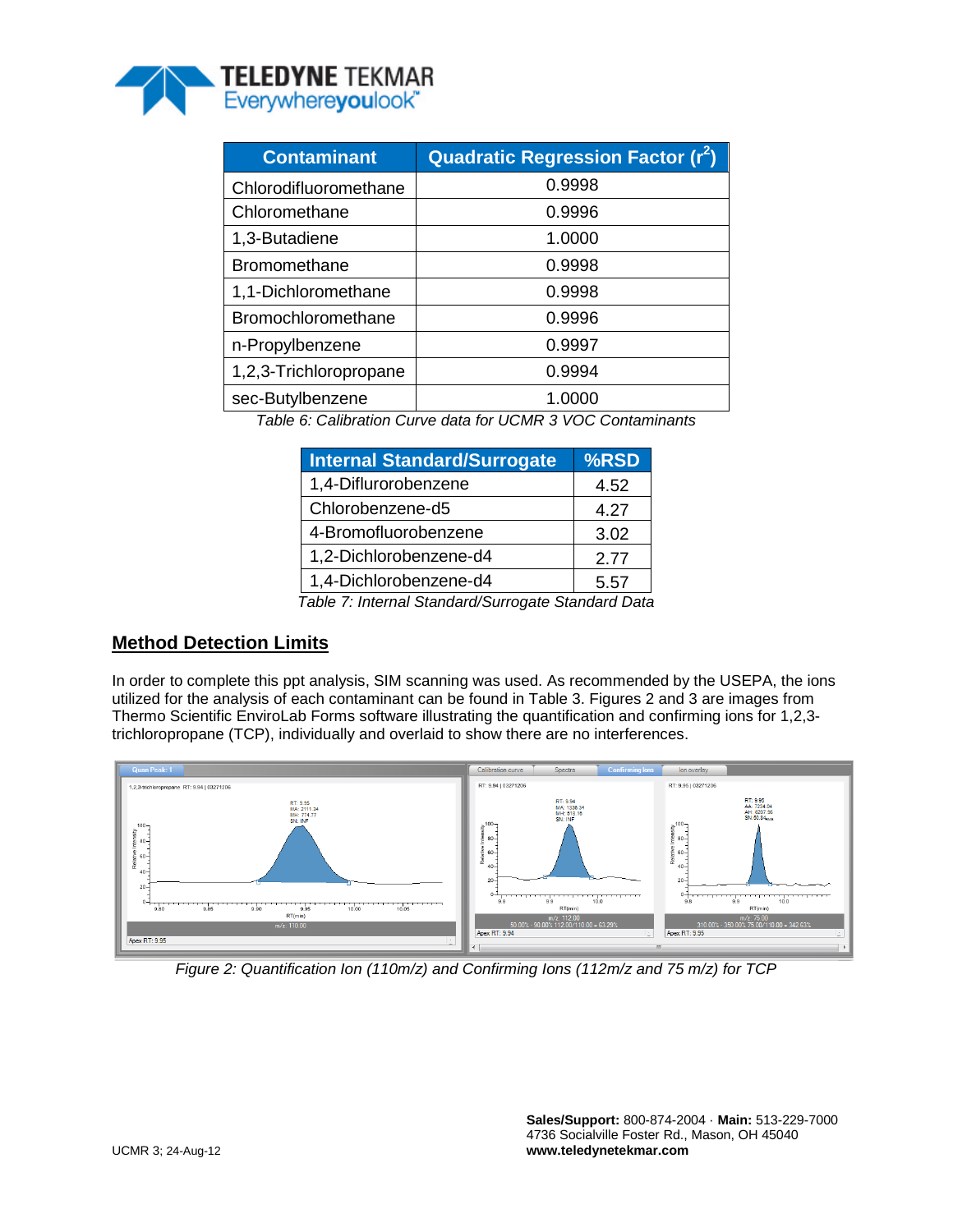



*Figure 3: Ion Overlay of the Quantification Ion (110m/z) and Confirming Ions (112, 75 m/z) for TCP*

Method detection limits (MDLs) were established by analyzing seven replicate samples at a concentration of 10 ppt for each contaminant. The detection limit is a statistical determination which identifies the minimum concentration of an analyte that can be identified, measured, and reported with 99% confidence that the concentration is greater than zero. $2$ 

The detection limit is determined with the following equation, where S is the standard deviation and t is the t-value for the 99% confidence level. For seven replicates, the t value is  $3.143<sup>2</sup>$ 

$$
DL = S * t_{(n-1,1-\alpha=0.99)}
$$

Table 8 illustrates the replicate data and MDL results for the VOC contaminants in UCMR 3.

|                           | <b>Repetition</b> |              |              |       |       |       |       |         |              |      |            |
|---------------------------|-------------------|--------------|--------------|-------|-------|-------|-------|---------|--------------|------|------------|
| <b>Analyte</b>            | 1                 | $2^{\prime}$ | $\mathbf{3}$ | 4     | 5     | 6     | 7     | Average | <b>Stdev</b> | %RSD | <b>MDL</b> |
| Chlorodifluoromethane     | 7.86              | 7.69         | 7.31         | 7.22  | 8.18  | 7.20  | 8.01  | 7.64    | 0.40         | 5.23 | 1.26       |
| Chloromethane             | 9.68              | 10.31        | 9.96         | 10.41 | 10.36 | 9.82  | 10.28 | 10.12   | 0.29         | 2.89 | 0.92       |
| 1,3-Butadiene             | 7.22              | 7.00         | 8.27         | 8.25  | 6.81  | 7.27  | 6.49  | 7.33    | 0.69         | 9.37 | 2.16       |
| <b>Bromomethane</b>       | 8.52              | 8.45         | 8.37         | 9.01  | 8.89  | 9.29  | 8.50  | 8.72    | 0.35         | 3.98 | 1.09       |
| 1,1-Dichloromethane       | 9.99              | 10.22        | 10.51        | 10.07 | 9.68  | 10.20 | 9.49  | 10.02   | 0.34         | 3.44 | 1.08       |
| <b>Bromochloromethane</b> | 9.37              | 9.34         | 9.85         | 9.72  | 9.72  | 10.86 | 9.32  | 9.74    | 0.54         | 5.53 | 1.69       |
| n-Propylbenzene           | 8.31              | 8.61         | 8.30         | 8.86  | 8.57  | 8.32  | 8.01  | 8.43    | 0.28         | 3.27 | 0.87       |
| 1,2,3-Trichloropropane    | 10.33             | 10.36        | 9.90         | 10.42 | 10.13 | 9.74  | 10.44 | 10.19   | 0.28         | 2.70 | 0.86       |
| sec-Butylbenzene          | 8.94              | 9.04         | 9.27         | 9.05  | 8.92  | 9.18  | 8.70  | 9.01    | 0.19         | 2.07 | 0.59       |

*Table 8: MDL data for VOC Contaminants Listed in UCMR 3*